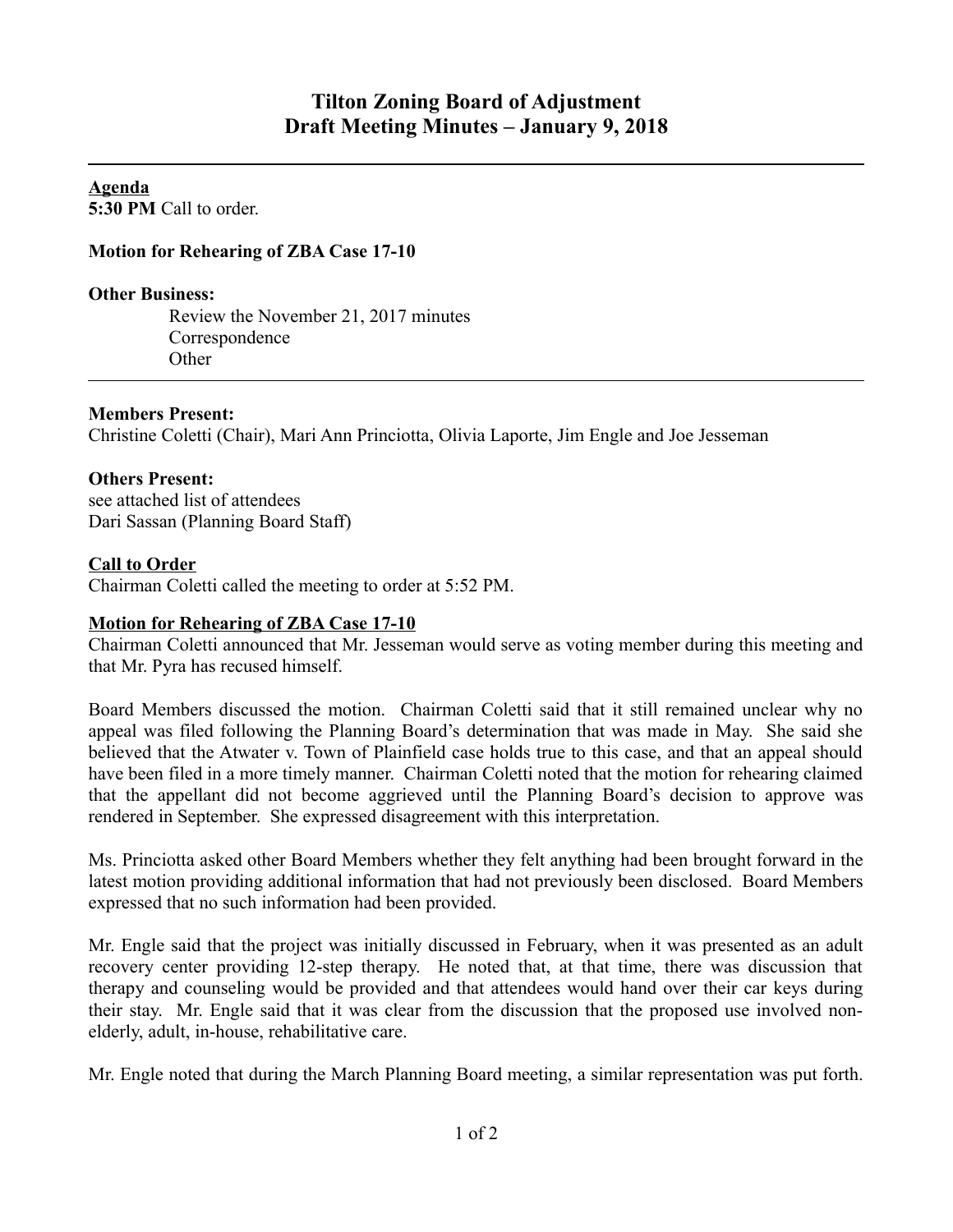# **Tilton Zoning Board of Adjustment Draft Meeting Minutes – January 9, 2018**

He said that the March meeting included discussion of rooming accommodations, in that it was proposed that attendees would be boarded in double- and triple-occupant bedrooms. Mr. Engle said that it was also discussed at the March meeting that drug and alcohol counselors would be on staff. Mr. Engle summarized that all of the discussion in those meetings indicated that the use would be geared toward what it ultimately became, and that it was known in March what the proposal was about.

Mr. Engle said that appeals were also part of the conversation early in the process. He said that revisions to the application served to decrease the size and scale of the proposed use, not to alter its nature, which had been evident throughout, as discussed and advertised.

Ms. Princiotta noted that the Zoning Ordinance does not define "adult care facility," but that it was clear that the proposal involved adults receiving care and that it was clearly stated throughout what the purpose of the facility would be. She said that during the June meeting the abutter's lawyer questioned the Board's May  $9<sup>th</sup>$  determination to categorize the proposed use as an "adult care facility," and that during an August meeting it was brought up that the decision had not been appealed. Ms. Princiotta said that attendees were told that appeals generally need to be filed within 30 days, and she said that there were plenty of opportunities to challenge the determination.

Mr. Jesseman expressed that his position has not changed, which is that the appeal had not been submitted within a reasonable time.

**MOVED** by Ms. Princiotta to *deny the motion for rehearing based upon a lack of new information.*  **SECONDED** by Mr. Engle.

All in favor, none opposed: **MOTION APPROVED**.

### **Other Business**

### **Review the November 21, 2017 minutes**

**MOVED** by Ms. Princiotta to *approve the minutes of the November 21, 2017 Zoning Board of Adjustment meeting.* **SECONDED** by Ms. Laporte.

All in favor, none opposed: **MOTION APPROVED**.

\* \* \*

**MOVED** by Chairman Coletti to *adjourn this meeting.* **SECONDED** by Ms. Princiotta.

All in favor, none opposed: **MOTION APPROVED**.

The meeting adjourned at 6:10 PM. CC/ds